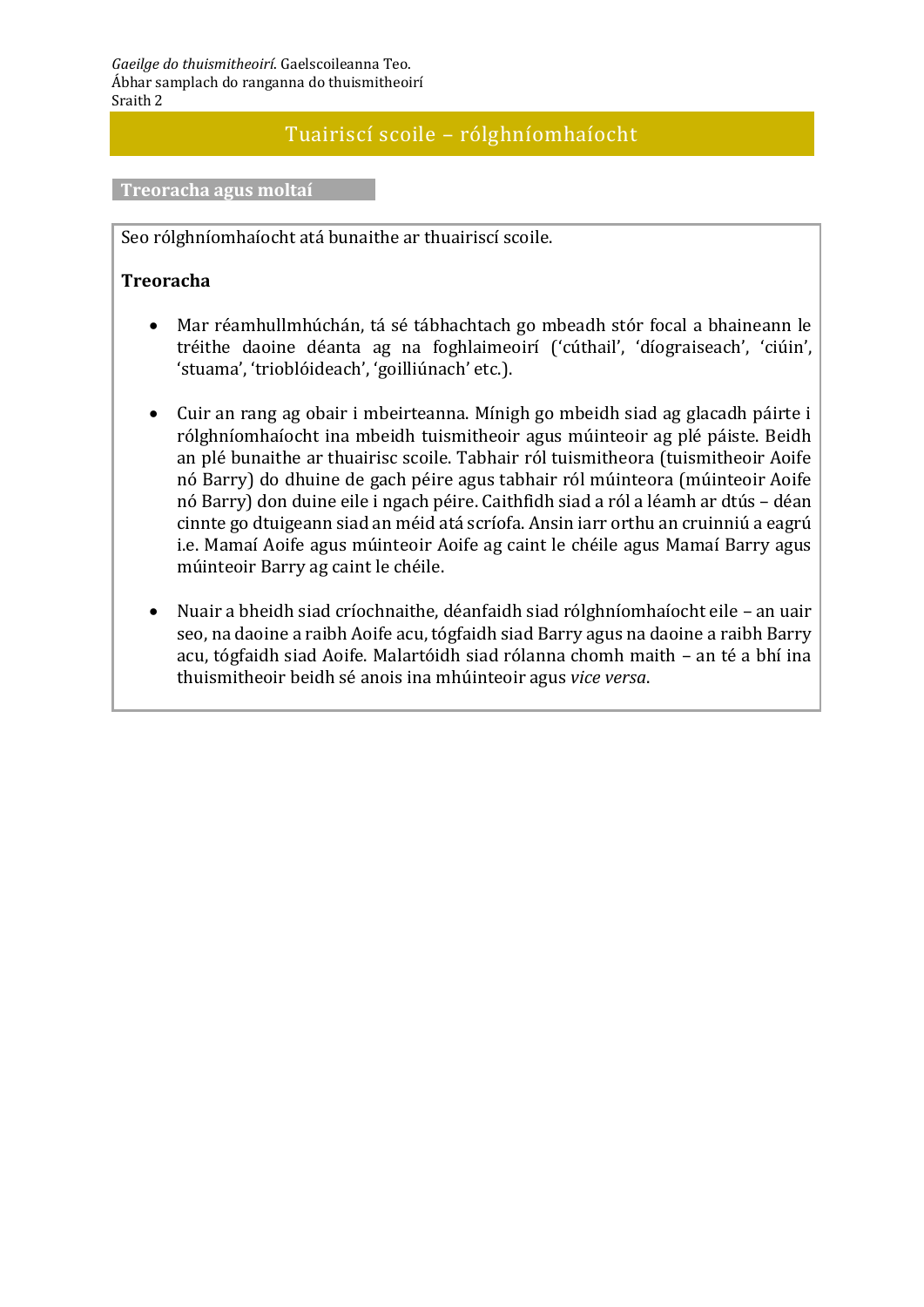## **Mamaí Aoife**

**Bhí tuairisc scoile Aoife an-mhaith ach tá tú buartha fúithi. Níl sí sásta. Is páiste goilliúnach, cúthail í agus tá beirt chailíní sa rang a bhíonn ag piocadh uirthi. Tá sí cráite agus níl sí ag codladh i gceart. Ba mhaith leat an scéal a phlé leis an múinteoir ach ní dóigh leat go bhfuil sí go maith ag éisteacht…**

**Seo an méid a scríobh an múinteoir sa tuairisc scoile:**

*Is cailín gleoite béasach í Aoife agus déanann sí a dícheall i gcónaí. Tugann sí an-aire don obair agus tá sí críochnúil agus néata. Is pléisiúr í a bheith sa rang. Bhí sí an-chiúin ag tús na bliana ach tá sí ag caint agus éirí muiníneach anois…* 

## **Múinteoir Aoife**

**Tá Aoife go breá ar scoil agus ní fheiceann tú aon fhadhb. Bhí sí anchiúin ar fad ag tús na bliana ach síleann tú go bhfuil feabhas ag teacht uirthi. Síleann tú go mbíonn a Mamaí róbhuartha fúithi…**

**Seo an méid a scríobh tú faoi Aoife sa tuairisc:**

*Is cailín gleoite béasach í Aoife agus déanann sí a dícheall i gcónaí. Tugann sí an-aire don obair agus tá sí críochnúil agus néata. Is pléisiúr í a bheith sa rang. Bhí sí an-chiúin ag tús na bliana ach tá sí ag caint agus éirí muiníneach anois…*